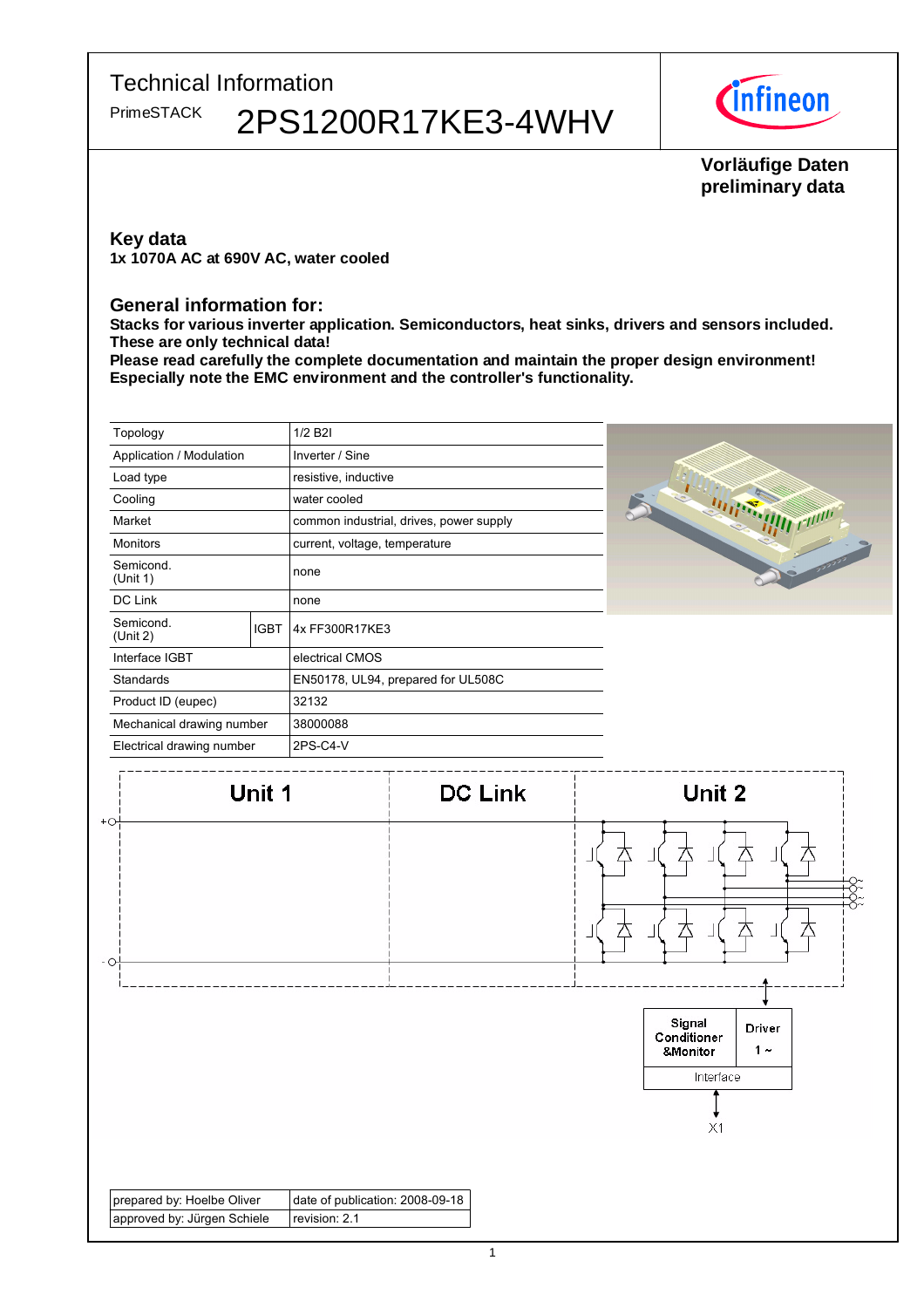

# Vorläufige Daten preliminary data

#### **Notes**

Overvoltage and Overcurrent shutdown reaction time: - This parameter refers to the customers controller.

Heat sink with aluminum cooling channel. Composites of fluid: Water and 52 vol. % Antifrogen N

#### Electrical data

| <b>DC Link</b>       |               | min | tvr | max  | units |  |
|----------------------|---------------|-----|-----|------|-------|--|
| Voltage              |               | Vpc |     | 1100 | 1200  |  |
| Overvoltage shutdown | within 5000us |     |     | 1200 |       |  |

| Unit 2 AC                           |                                                                                                                                                                                                                     |                      | min     | typ  | max   | units                  |
|-------------------------------------|---------------------------------------------------------------------------------------------------------------------------------------------------------------------------------------------------------------------|----------------------|---------|------|-------|------------------------|
| Voltage                             | depending on controller                                                                                                                                                                                             | V <sub>Unit2</sub>   |         | 690  |       | <b>V<sub>RMS</sub></b> |
| Continuous current                  | $V_{\text{Unit2}} = 690V_{\text{RMS}}$ , $V_{\text{DC}} = 1100V$ , $T_{\text{inlet}} = 40^{\circ}\text{C}$ ,<br>$T_J \le 125^{\circ}$ C, f <sub>Unit2</sub> = 50Hz, f <sub>sw2</sub> = 2000Hz,<br>$cos(\pi) = 0.85$ | $I$ Unit2            |         |      | 1070  | ARMS                   |
| Continuous current overload<br>cap. | $T_{\text{inlet}}$ = 40°C, for overload capability 150% for 60s                                                                                                                                                     |                      |         | 716  |       | ARMS                   |
| Short time current                  | $T_{\text{inlet}}$ = 40°C, 10s, every 180s, initial load = 865ARMs                                                                                                                                                  | Unit <sub>2</sub>    |         |      | 1081  | ARMS                   |
| DC current                          | no rotating field, $T_{\text{inlet}} = 40^{\circ}$ C                                                                                                                                                                | Unit <sub>2</sub> DC |         |      | 525,0 | $A_{av}$               |
| Overcurrent shutdown                | within 15us                                                                                                                                                                                                         |                      |         | 2500 |       | Apeak                  |
| Switching frequency                 |                                                                                                                                                                                                                     | $f_{sw2}$            |         |      | 6000  | Hz                     |
| Power losses                        | $V_{Unit2} = 690V$ , $V_{DC} = 1100V$ , $T_{inlet} = 40^{\circ}C$ ,<br>$T_J$ ≤ 125°C, $f_{Unit2}$ = 50Hz, $f_{sw2}$ = 2000Hz,<br>$cos(\pi h) = 0.85$ , $I_{Unit2} = 1070A_{RMS}$                                    | P <sub>loss2</sub>   |         | 4510 |       | W                      |
| Power factor                        |                                                                                                                                                                                                                     | $cos(phi)$ Unit2     | $-1,00$ |      | 1,00  |                        |

| General data                             |                                                 | min       | typ                   | max | units |        |                         |
|------------------------------------------|-------------------------------------------------|-----------|-----------------------|-----|-------|--------|-------------------------|
| Power losses<br>(PCB)                    |                                                 |           | P <sub>loss</sub> aux |     |       | t.b.d. | W                       |
| <b>EMC</b> test                          | according to IEC61800-3 at named<br>interfaces  | power     | VBurst                |     |       |        |                         |
|                                          |                                                 | control   | VBurst                |     |       | kV     |                         |
|                                          |                                                 | aux (24V) | VSurge                |     |       |        | kV                      |
| Insulation management is<br>designed for |                                                 |           | $V_{Line}$            |     | 690   |        | <b>V</b> <sub>RMS</sub> |
| Insulation test voltage                  | according to $EN50178$ , $f = 50Hz$ , $t = 60s$ |           | $V_{\sf isol}$        |     | 2,5   |        | <b>kVRMS</b>            |

| prepared by: Hoelbe Oliver  | date of publication: 2008-09-18 |
|-----------------------------|---------------------------------|
| approved by: Jürgen Schiele | $ $ revision: 2.1               |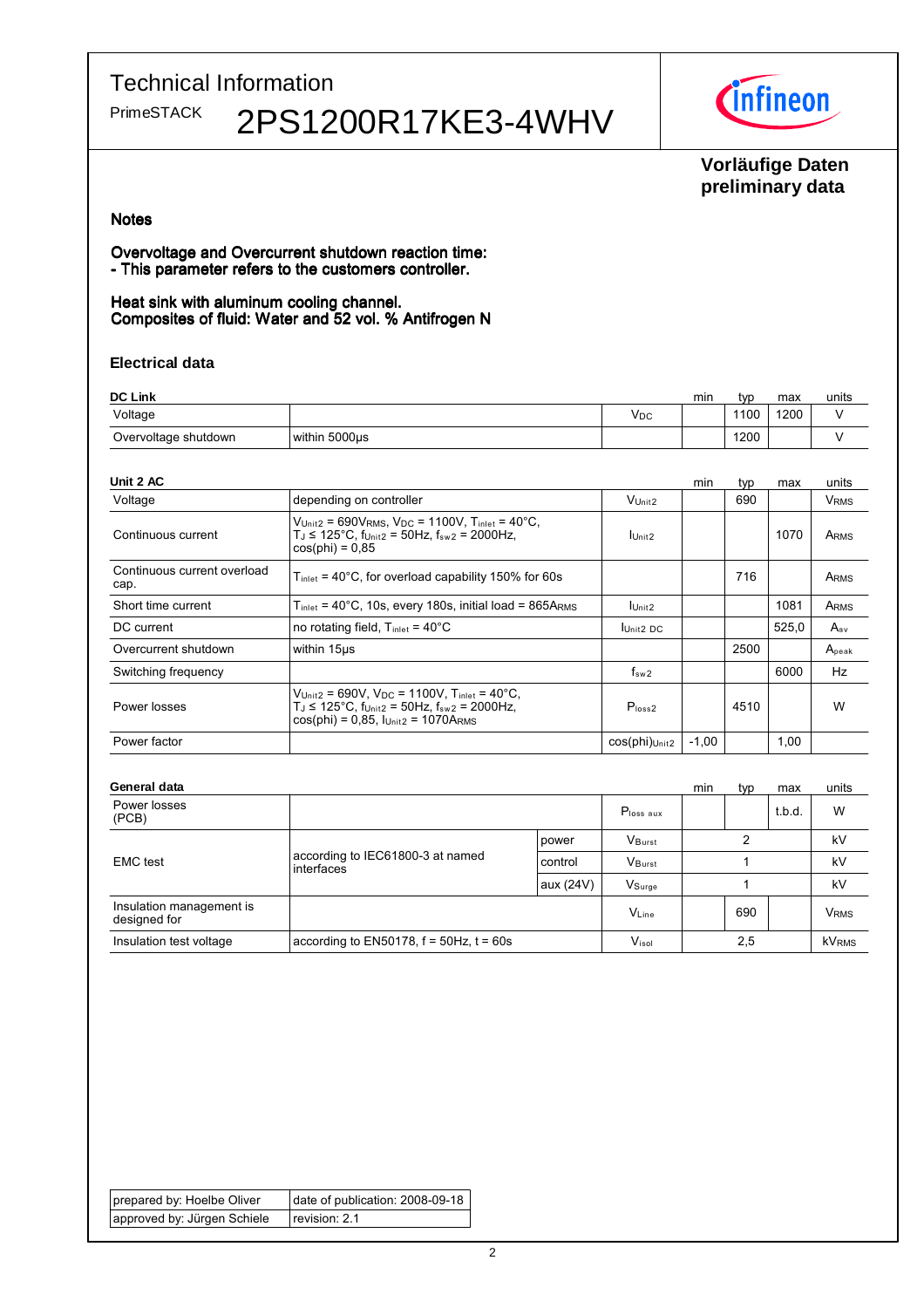

# Vorläufige Daten preliminary data

| <b>Controller interface data</b>      |                                                                               |                      | min                              | typ   | max  | units        |
|---------------------------------------|-------------------------------------------------------------------------------|----------------------|----------------------------------|-------|------|--------------|
| Auxiliary voltage                     |                                                                               | $V_{\text{aux}}$     | 13                               | 24    | 30   | $V_{\sf av}$ |
| Auxiliary power requirement           | $V_{\text{aux}} = 24V_{\text{av}}$                                            | $P_{\text{aux}}$     |                                  | 40    |      | W            |
| Driver and interface board            | see separate technical information                                            |                      |                                  | DR240 |      |              |
| Driver core                           |                                                                               |                      | <b>EiceDRIVER</b><br>2ED300C17-S |       |      |              |
| Digital input level                   | resistor to GND 10,0k $\Omega$ , capacitor to GND 1nF, high =<br>on, min 15mA | $V_{in}$             | 0,0                              |       | 15,0 | $\vee$       |
| Digital output level                  | open collector, low = $ok$ , max 15mA                                         | $V_{\text{out}}$     | 0,0                              |       | 30,0 | V            |
| Analog current outputs Unit 2         | load max 1mA; at 1070A                                                        | $V_{\text{ana out}}$ | 4,30                             | 4,39  | 4,48 | V            |
| Analog DC Link voltage output         | load max 1mA; at 1100V                                                        | $V_{DC\ out}$        | 8,07                             | 8,23  | 8,39 | V            |
| Analog temperature output             | load max 1mA; at $T_{\text{NTC}}$ = 67°C correspond to $T_i$ = 125°C          | V <sub>T out</sub>   | 6,78                             | 6,92  | 7,06 | V            |
| Overtemperature shutdown              | at $T_{\text{NTC}}$ = 67°C correspond to $T_i$ = 125°C                        | $VT_{\text{out}}$ OT |                                  | 6,92  |      | V            |
| Overvoltage shutdown<br>reaction time | after overvoltage message by PrimeSTACK interface                             |                      |                                  |       | 50   | μs           |
| Overcurrent shutdown<br>reaction time | after overvoltage message by PrimeSTACK interface                             |                      |                                  |       | 10   | μs           |

| Heat sink water cooled / Thermal data |                                                  | min                           | tvp   | max | units |                      |
|---------------------------------------|--------------------------------------------------|-------------------------------|-------|-----|-------|----------------------|
| Water flow                            |                                                  | $\Delta V/\Delta t$ Water     | 10    |     |       | dm <sup>3</sup> /min |
| Water pressure drop                   | according cooling water specification from eupec | $\Delta$ <i>PWater</i>        |       | 250 |       | mbar                 |
| Water pressure                        |                                                  |                               |       |     |       | bar                  |
| Cooling water inlet temperature       |                                                  | $\mathsf{T}_{\mathsf{inlet}}$ | $-25$ |     | 40    | °C                   |
| Water connection                      |                                                  |                               |       | 3/4 |       | in                   |

| prepared by: Hoelbe Oliver  | date of publication: 2008-09-18 |
|-----------------------------|---------------------------------|
| approved by: Jürgen Schiele | $ $ revision: 2.1               |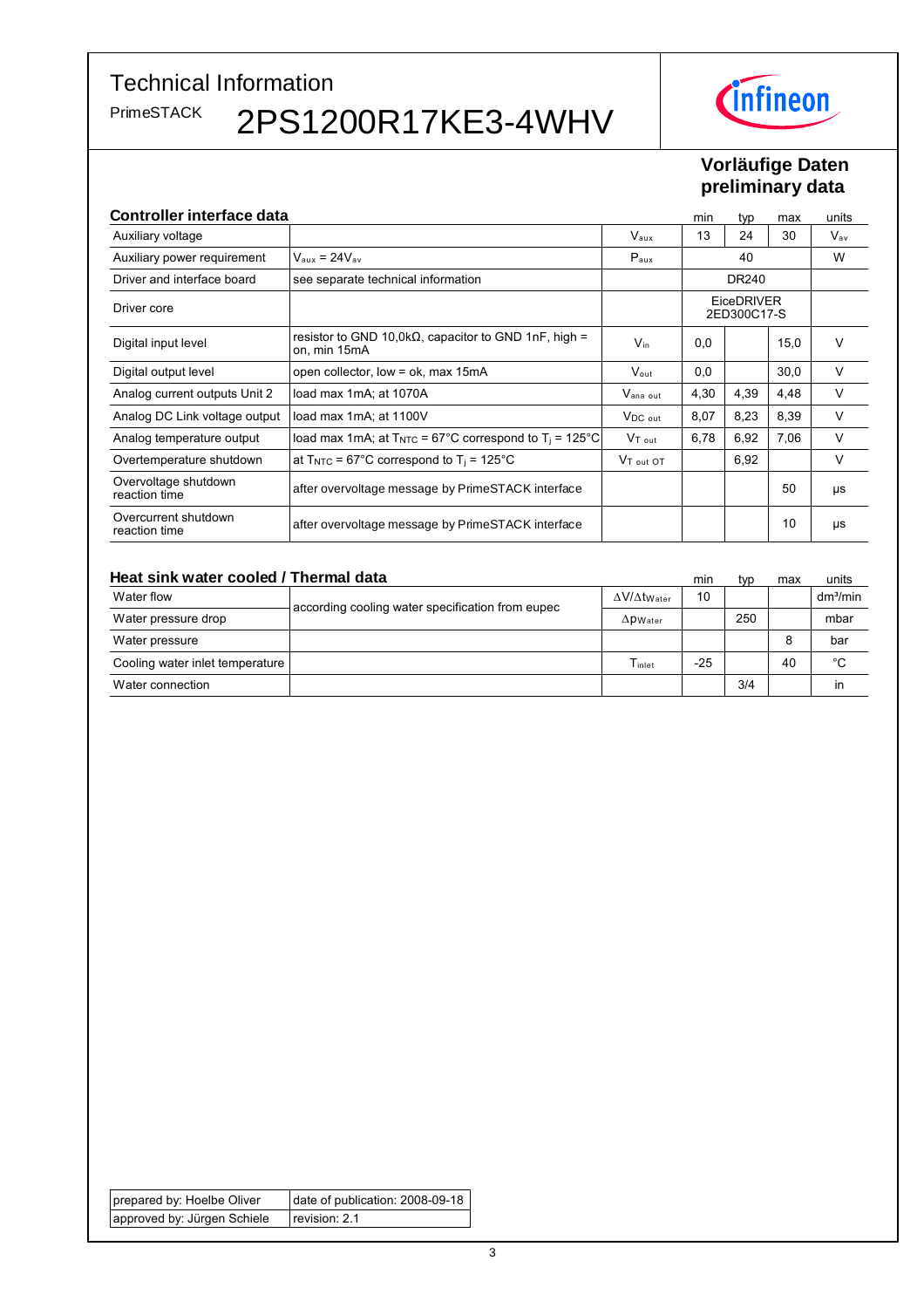

# Vorläufige Daten preliminary data

## CRT data unit 2

| IUD I Udid UNII 4                           |                                                         | mın               | typ | max        | units |           |
|---------------------------------------------|---------------------------------------------------------|-------------------|-----|------------|-------|-----------|
| Type                                        | assumed                                                 |                   |     |            |       |           |
| collector-emitter saturation<br>voltage     | $I_c = 300A$ ; $V_{qe} = 15V$ ; $T_{vi} = 125^{\circ}C$ | $VCE$ sat         |     | 2,4        |       | v         |
| parameter for linear model                  | $T_{\rm vj}$ = 25°C                                     | $V_{ce1}$         |     | 1,025      |       | V         |
| parameter for linear model                  | $T_{\rm vi}$ = 25 $^{\circ}$ C                          | $r_{ce1}$         |     | 3,25       |       | $m\Omega$ |
| parameter for linear model                  | $T_{\rm vi}$ = 125°C                                    | $V_{ce2}$         |     | 0,975      |       | V         |
| parameter for linear model                  | $T_{\rm vi}$ = 125°C                                    | $r_{ce2}$         |     | 4,75       |       | $m\Omega$ |
| turn-on / turn-off energy loss<br>per pulse | $T_{\rm vj}$ = 25°C                                     | E <sub>1</sub>    |     | 71/<br>64  |       | mJ        |
| turn-on / turn-off energy loss<br>per pulse | $T_{\rm vi}$ = 125°C                                    | E <sub>2</sub>    |     | 105/<br>94 |       | mJ        |
| thermal resistance, junction to<br>case     | per IGBT                                                | $R_{\text{thic}}$ |     | 0,085      |       | K/W       |
| thermal resistance, case to<br>heatsink     | per IGBT                                                | $R_{thch}$        |     | 0,033      |       | K/W       |

#### Diode data unit 2

| Diode data unit 2                       |                                                        | min                        | typ | max   | units |           |
|-----------------------------------------|--------------------------------------------------------|----------------------------|-----|-------|-------|-----------|
| Type                                    | assumed                                                |                            |     |       |       |           |
| forward voltage                         | $I_F = 300A$ ; $V_{qe} = 0V$ ; $T_{vi} = 125^{\circ}C$ | VF                         |     | 1,9   |       | V         |
| parameter for linear model              | $T_{\rm vi}$ = 25 $^{\circ}$ C                         | $V_{F1}$                   |     | 1,035 |       | V         |
| parameter for linear model              | $T_{\rm vi}$ = 25 $^{\circ}$ C                         | $r_{F1}$                   |     | 2,55  |       | $m\Omega$ |
| parameter for linear model              | $T_{\rm vi}$ = 125°C                                   | $V_{F2}$                   |     | 0,925 |       | V         |
| parameter for linear model              | $T_{\rm vi}$ = 125°C                                   | $\mathsf{r}_{\mathsf{F2}}$ |     | 3,25  |       | $m\Omega$ |
| reverse recovery energy                 | $T_{\rm vi}$ = 25 $^{\circ}$ C                         | $E_{rec1}$                 |     | 40    |       | mJ        |
| reverse recovery energy                 | $T_{\rm vi}$ = 125°C                                   | $E_{rec2}$                 |     | 72    |       | mJ        |
| thermal resistance, junction to<br>case | per Diode                                              | $R_{\text{thic}}$          |     | 0,13  |       | K/W       |
| thermal resistance, case to<br>heatsink | per Diode                                              | $R_{thch}$                 |     | 0,051 |       | K/W       |

| prepared by: Hoelbe Oliver  | date of publication: 2008-09-18 |
|-----------------------------|---------------------------------|
| approved by: Jürgen Schiele | revision: 2.1                   |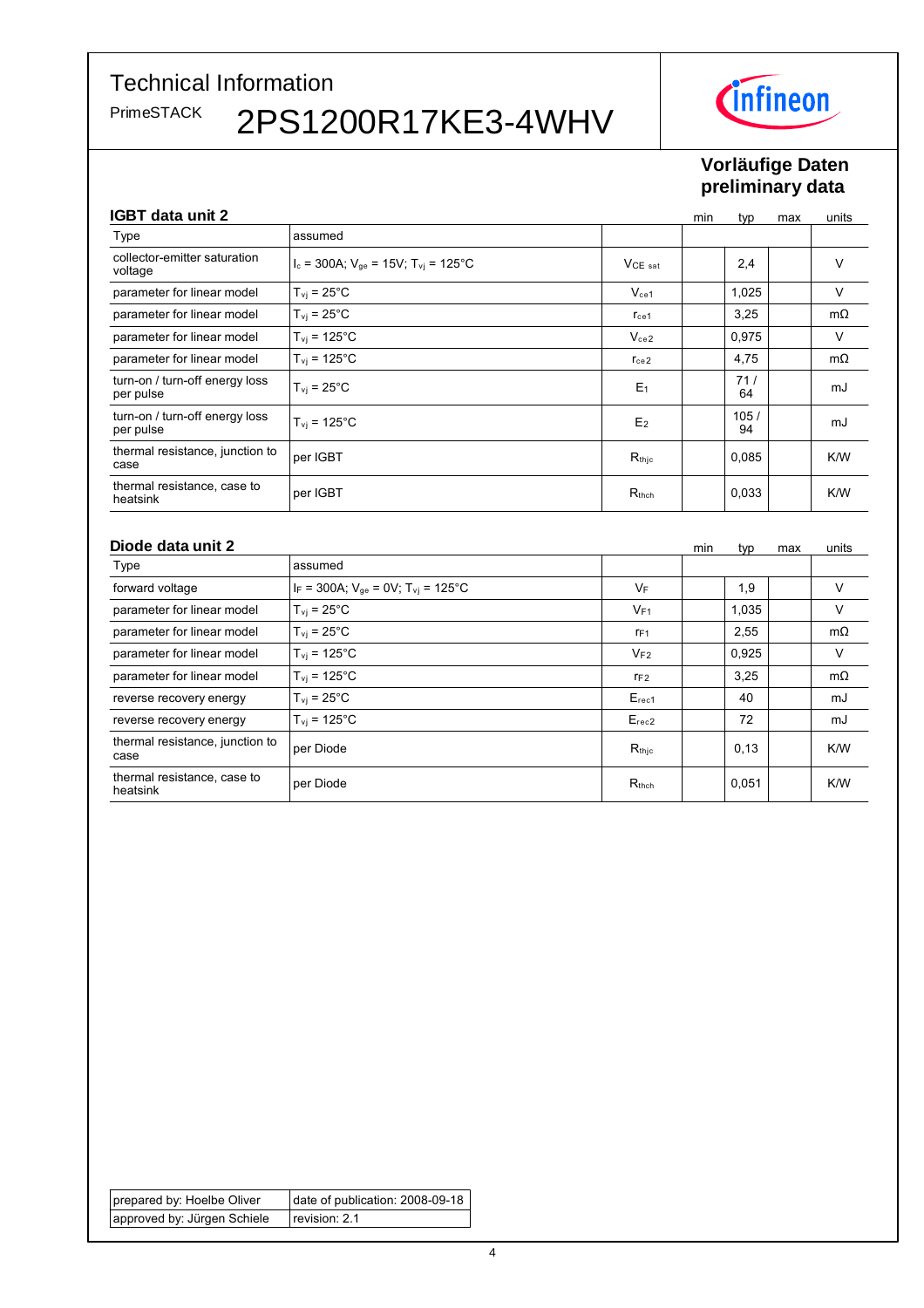**Technical Information** 

PrimeSTACK

2PS1200R17KE3-4WHV



# Vorläufige Daten preliminary data

| <b>Environmental conditions</b> |                                                   |                              | min   | typ              | max  | units            |
|---------------------------------|---------------------------------------------------|------------------------------|-------|------------------|------|------------------|
| Storage temperature             |                                                   | $\mathsf{T}_{\mathsf{stor}}$ | -40   |                  | 85   | $^{\circ}C$      |
| Ambient temperature             |                                                   | $T_{amp}$                    | $-25$ |                  | 55   | $^{\circ}C$      |
| Operating temperature           | see chapter Heat sink water cooled / Thermal data |                              |       |                  |      |                  |
| Cooling air velocity<br>(PCB)   |                                                   | VAir PCB                     | 2,0   |                  |      | m/s              |
| Air pressure                    | standard atmosphere                               | <b>PAir</b>                  | 900   |                  | 1100 | hPa              |
| Humidity                        | no condensation                                   | Rel. F                       | 5     |                  | 85   | $\%$             |
| Installation height             |                                                   |                              | 0     |                  | 1000 | m                |
| Vibration                       | according to IEC60721                             |                              |       |                  | 5    | m/s <sup>2</sup> |
| Shock                           | according to IEC60721                             |                              |       |                  | 40   | m/s <sup>2</sup> |
| Protection degree               |                                                   |                              |       | IP <sub>00</sub> |      |                  |
| Pollution degree                |                                                   |                              |       | $\overline{2}$   |      |                  |
| Torque at DC Terminals          |                                                   | <b>M<sub>DC</sub></b>        | 6,0   |                  | 10,0 | <b>Nm</b>        |
| Torque at AC Terminals          |                                                   | M <sub>AC</sub>              | 16,0  |                  | 20,0 | <b>Nm</b>        |
| Dimensions                      | width $\times$ depth $\times$ height              |                              | 260   | 360              | 120  | mm               |
| Weight with heat sink           | approximation                                     |                              |       | 9,4              |      | kg               |
| Weight without heat sink        | approximation                                     |                              |       | 3,8              |      | kg               |

#### **Matching Code**

082-12000-1011-0330-0150-400-400-400-00-060427

prepared by: Hoelbe Oliver date of publication: 2008-09-18 approved by: Jürgen Schiele  $reciation: 2.1$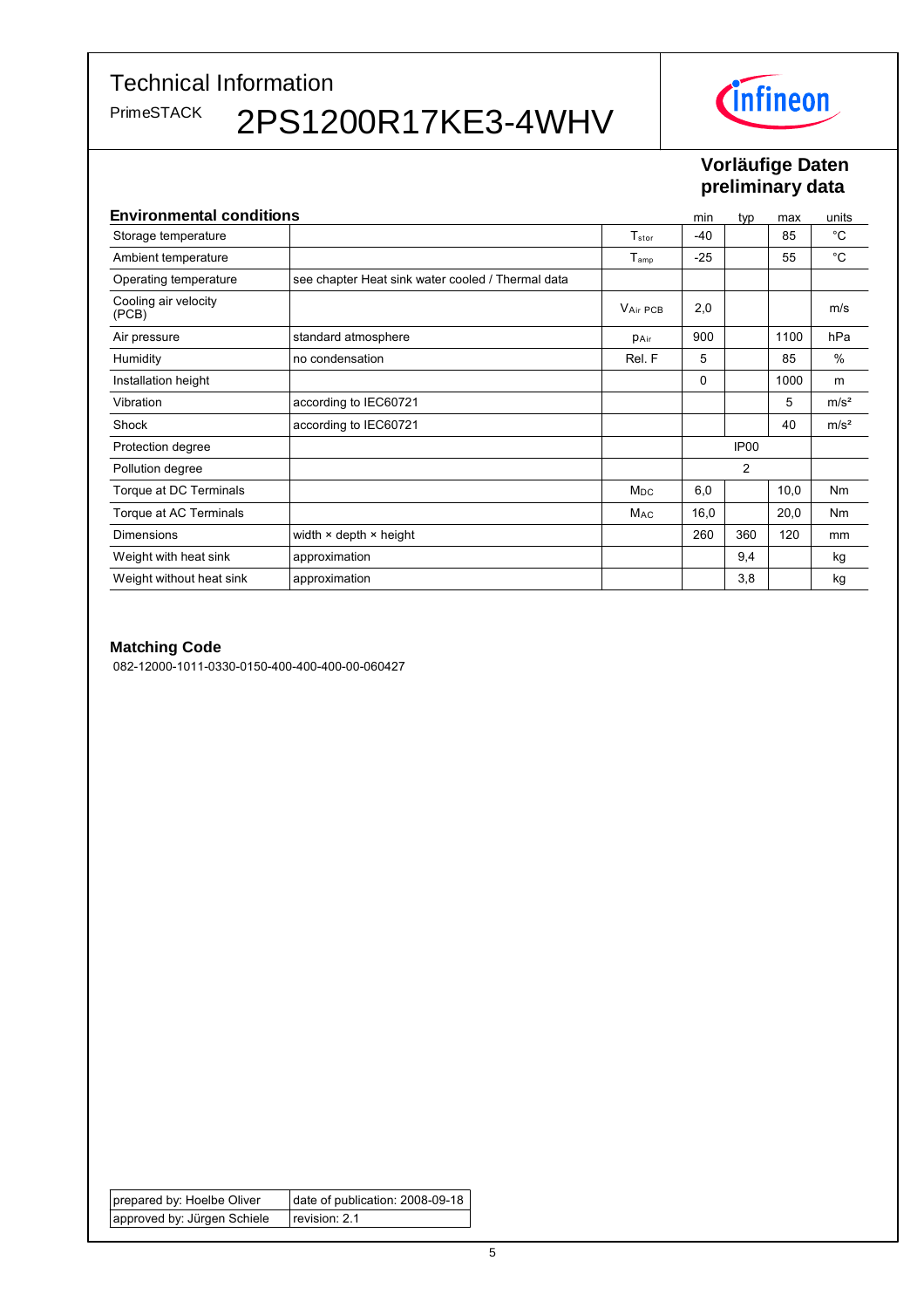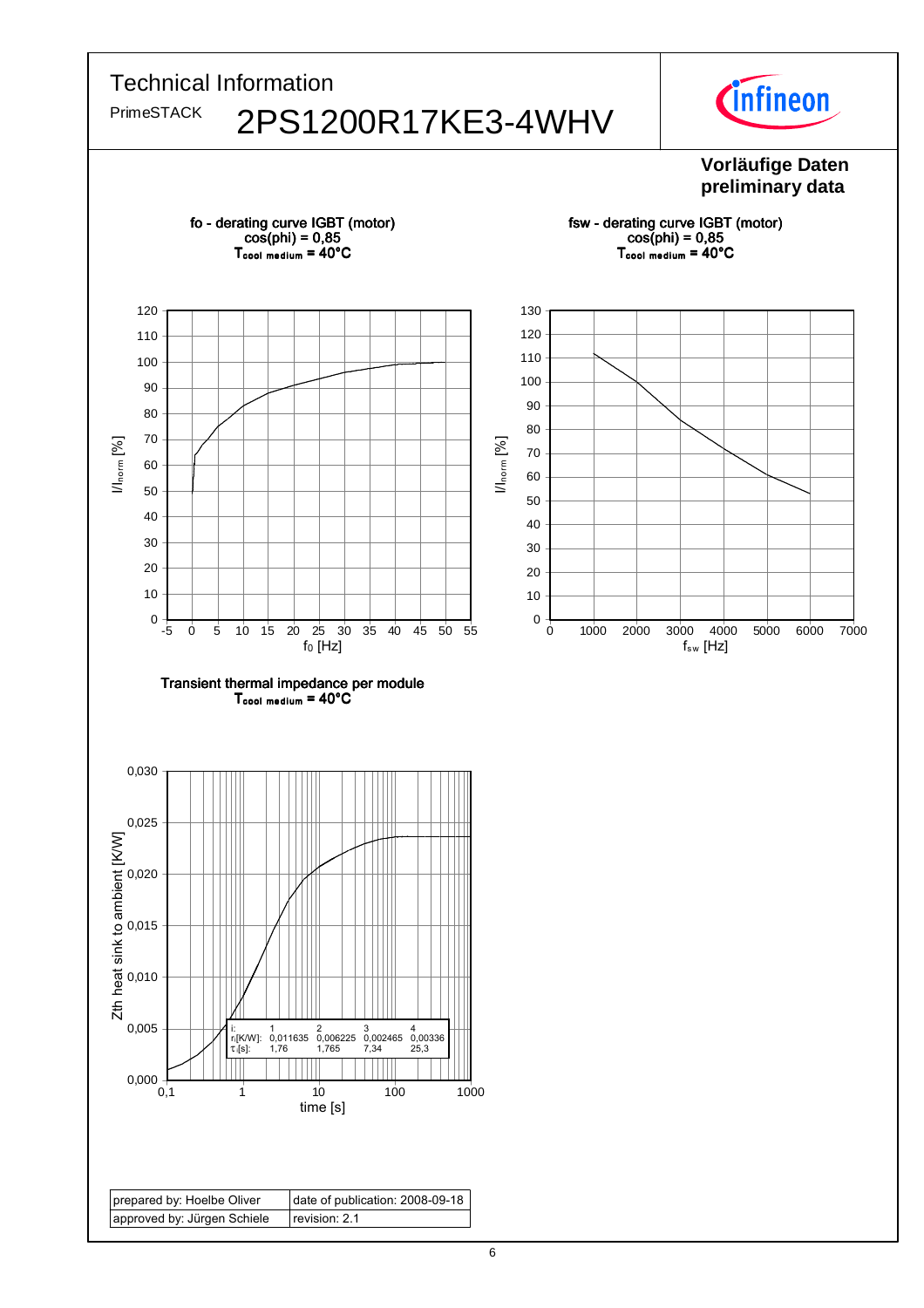

# Vorläufige Daten preliminary data

# **Mechanical drawing**

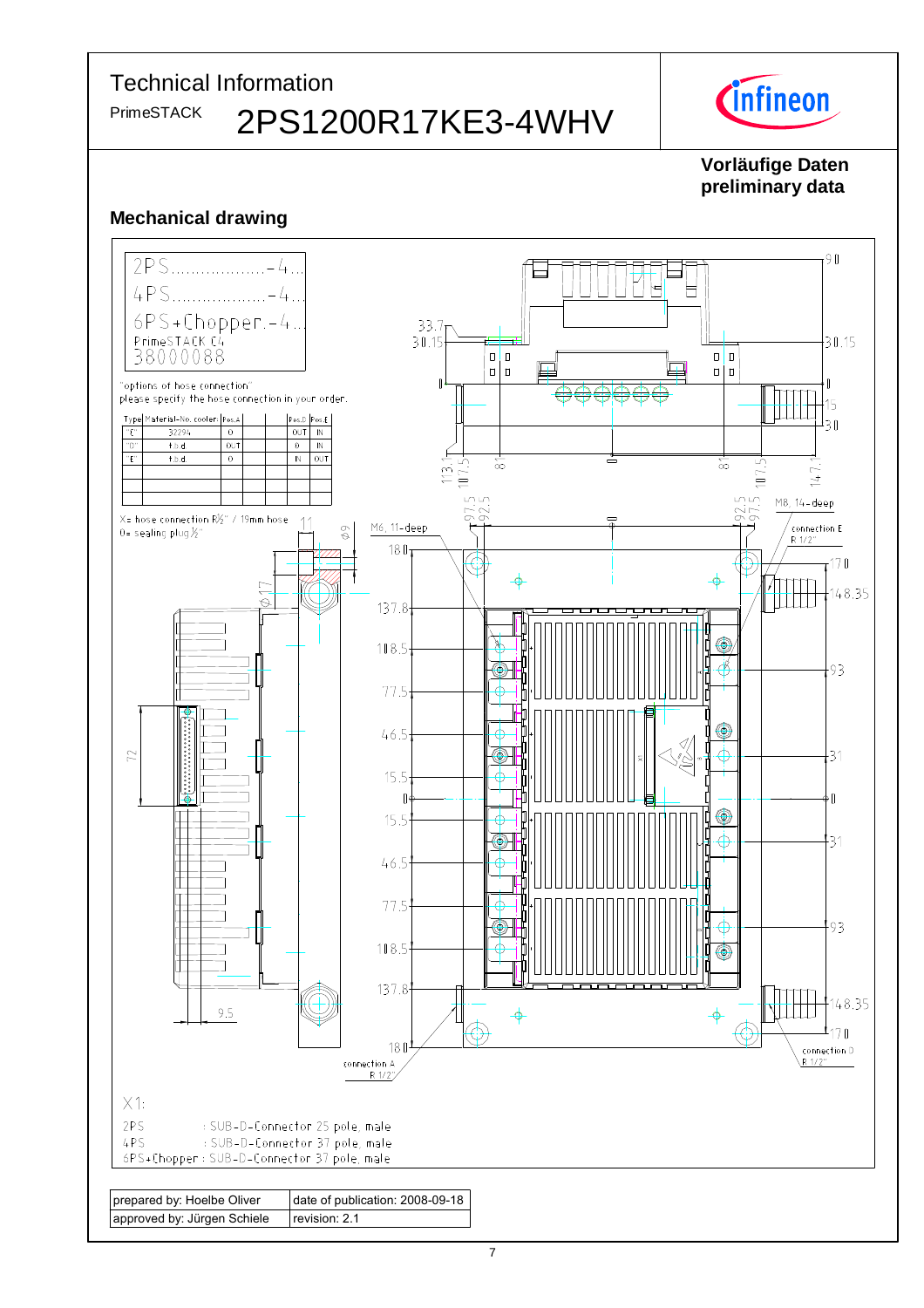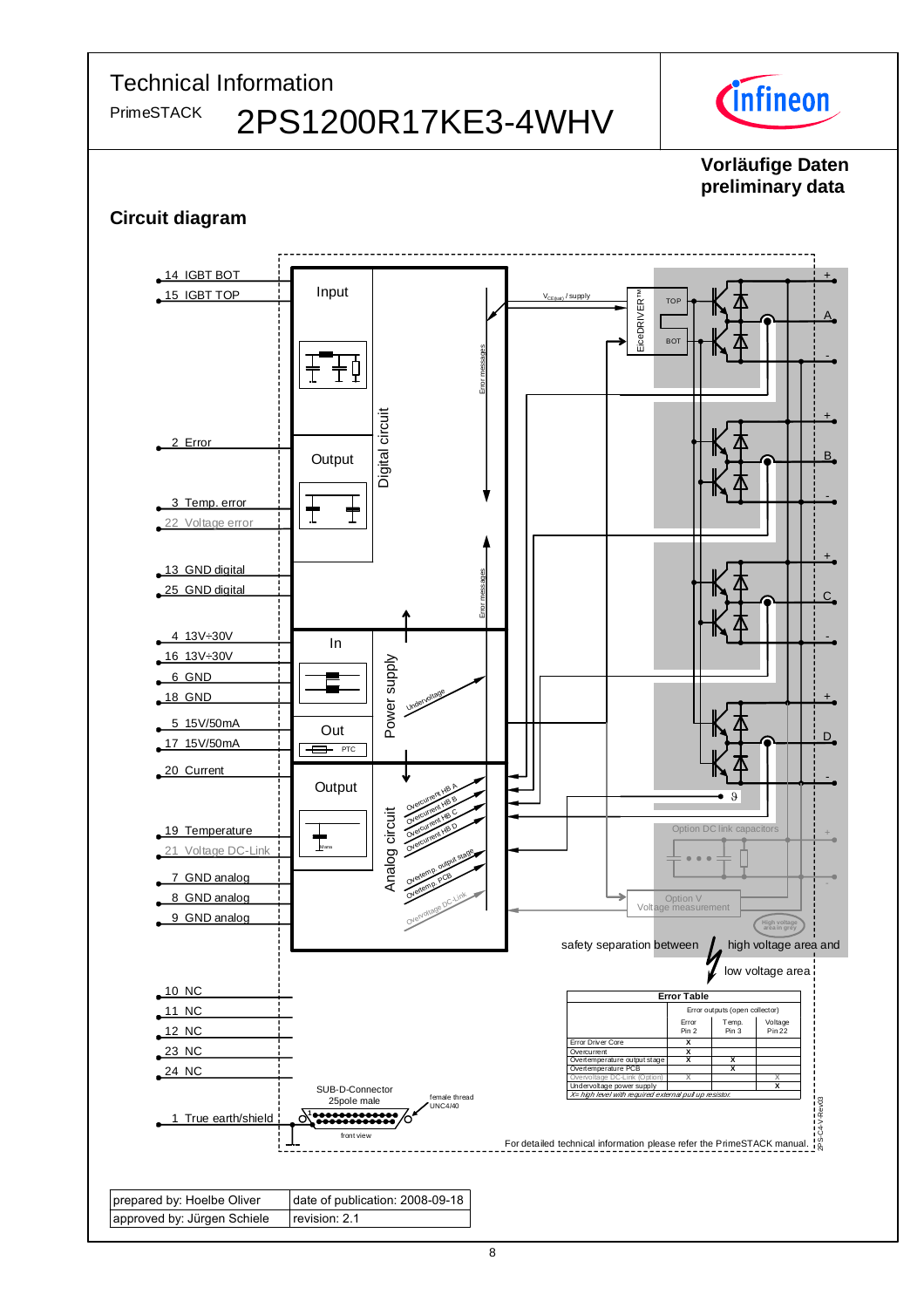

## Vorläufige Daten preliminary data

#### Nutzungsbedingungen

Die in diesem Produktdatenblatt enthaltenen Daten sind ausschließlich für technisch geschultes Fachpersonal bestimmt. Die Beurteilung der Eignung dieses Produktes für Ihre Anwendung sowie die Beurteilung der Vollständigkeit der bereitgestellten Produktdaten für diese Anwendung obliegt Ihnen bzw. Ihren technischen Abteilungen.

In diesem Produktdatenblatt werden diejenigen Merkmale beschrieben, für die wir eine liefervertragliche Gewährleistung übernehmen. Eine solche Gewährleistung richtet sich ausschließlich nach Maßgabe der im jeweiligen Liefervertrag enthaltenen Bestimmungen. Garantien jeglicher Art werden für das Produkt und dessen Eigenschaften keinesfalls übernommen.

Sollten Sie von uns Produktinformationen benötigen, die über den Inhalt dieses Produktdatenblatts hinausgehen und insbesondere eine spezifische Verwendung und den Einsatz dieses Produktes betreffen, setzen Sie sich bitte mit dem für Sie zuständigen Vertriebsbüro in Verbindung (siehe www.infineon.com, Vertrieb&Kontakt). Für Interessenten halten wir Application Notes bereit.

Aufgrund der technischen Anforderungen könnte unser Produkt gesundheitsgefährdende Substanzen enthalten. Bei Rückfragen zu den in diesem Produkt jeweils enthaltenen Substanzen setzen Sie sich bitte ebenfalls mit dem für Sie zuständigen Vertriebsbüro in Verbindung.

Sollten Sie beabsichtigen, das Produkt in Anwendungen der Luftfahrt, in gesundheits- oder lebensgefährdenden oder lebenserhaltenden Anwendungsbereichen einzusetzen, bitten wir um Mitteilung. Wir weisen darauf hin, dass wir für diese Fälle

- die gemeinsame Durchführung eines Risiko- und Qualitätsassessments;
- den Abschluss von speziellen Qualitätssicherungsvereinbarungen;
- die gemeinsame Einführung von Maßnahmen zu einer laufenden Produktbeobachtung dringend empfehlen und gegebenenfalls die Belieferung von der Umsetzung solcher Maßnahmen abhängig machen.

Soweit erforderlich, bitten wir Sie, entsprechende Hinweise an Ihre Kunden zu geben.

Inhaltliche Änderungen dieses Produktdatenblatts bleiben vorbehalten.

#### Terms & Conditions of usage

The data contained in this product data sheet is exclusively intended for technically trained staff. You and your technical departments will have to evaluate the suitability of the product for the intended application and the completeness of the product data with respect to such application.

This product data sheet is describing the characteristics of this product for which a warranty is granted. Any such warranty is granted exclusively pursuant the terms and conditions of the supply agreement. There will be no guarantee of any kind for the product and its characteristics.

Should you require product information in excess of the data given in this product data sheet or which concerns the specific application of our product, please contact the sales office, which is responsible for you (see www.infineon.com, sales&contact). For those that are specifically interested we may provide application notes.

Due to technical requirements our product may contain dangerous substances. For information on the types in question please contact the sales office, which is responsible for you.

Should you intend to use the Product in aviation applications, in health or live endangering or life support applications, please notify. Please note, that for any such applications we urgently recommend

- to perform joint Risk and Quality Assessments;
- the conclusion of Quality Agreements;
- to establish joint measures of an ongoing product survey,
- and that we may make delivery depended on the realization of any such measures.

If and to the extent necessary, please forward equivalent notices to your customers.

Changes of this product data sheet are reserved.

prepared by: Hoelbe Oliver approved by: Jürgen Schiele date of publication: 2008-09-18 revision: 2.1